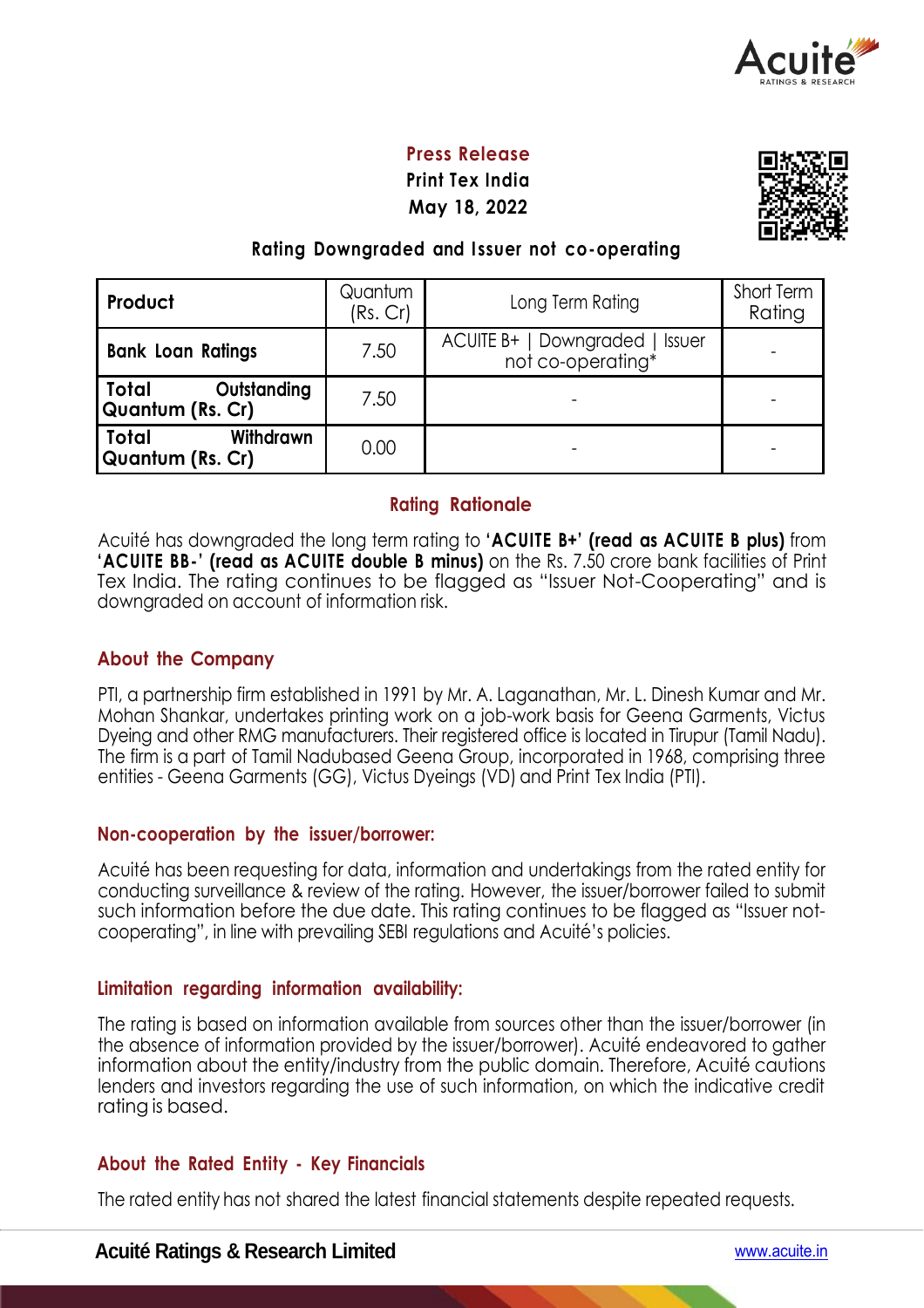## **Rating Sensitivity**

"No information provided by the issuer / available for Acuite to comment upon."

## **Material Covenants**

Not Applicable

## **Liquidity Position**

"No information provided by the issuer / available for Acuite to comment upon."

## **Outlook**

Not Applicable

## **Status of non-cooperation with previous CRA**

None

## **Any other information**

Acuité is yet to receive the latest No Default Statement (NDS) from the rated entity, despite repeated requests and follow-ups.

#### **Applicable Criteria**

- Manufacturing Entities: https://www.acuite.in/view-rating-criteria-59.htm
- Default Recognition: https://www.acuite.in/view-rating-criteria-52.htm

## **Note on Complexity Levels of the Rated Instrument**

https://www.acuite.in/view-rating-criteria-55.htm

## **Rating History**

| <b>Date</b>      | Name of<br><b>Instruments/Facilities</b> | Term         | Amount<br>(Rs. Cr) | <b>Rating/Outlook</b>                                   |
|------------------|------------------------------------------|--------------|--------------------|---------------------------------------------------------|
|                  | Cash Credit                              | Long<br>Term | 2.00               | ACUITE BB- (Downgraded and Issuer not<br>co-operating*) |
| 12 Feb<br>2021   | Term Loan                                | Long<br>Term | 4.47               | ACUITE BB- (Downgraded and Issuer not<br>co-operating*) |
|                  | Proposed Long Term<br>Loan               | Long<br>Term | 1.03               | ACUITE BB- (Downgraded and Issuer not<br>co-operating*) |
|                  | Term Loan                                | Long<br>Term | 4.47               | ACUITE BB (Issuer not co-operating*)                    |
| 109 Decl<br>2019 | Proposed Long Term<br>Loan               | Long<br>Term | 1.03               | ACUITE BB (Issuer not co-operating*)                    |
|                  | Cash Credit                              | Long<br>Term | 2.00               | ACUITE BB (Issuer not co-operating*)                    |
|                  | Cash Credit                              | Long<br>Term | 2.00               | ACUITE BBB- (Issuer not co-operating*)                  |
| 05 Jan<br>2019   | Term Loan                                | Long<br>Term | 4.47               | ACUITE BBB- (Issuer not co-operating*)                  |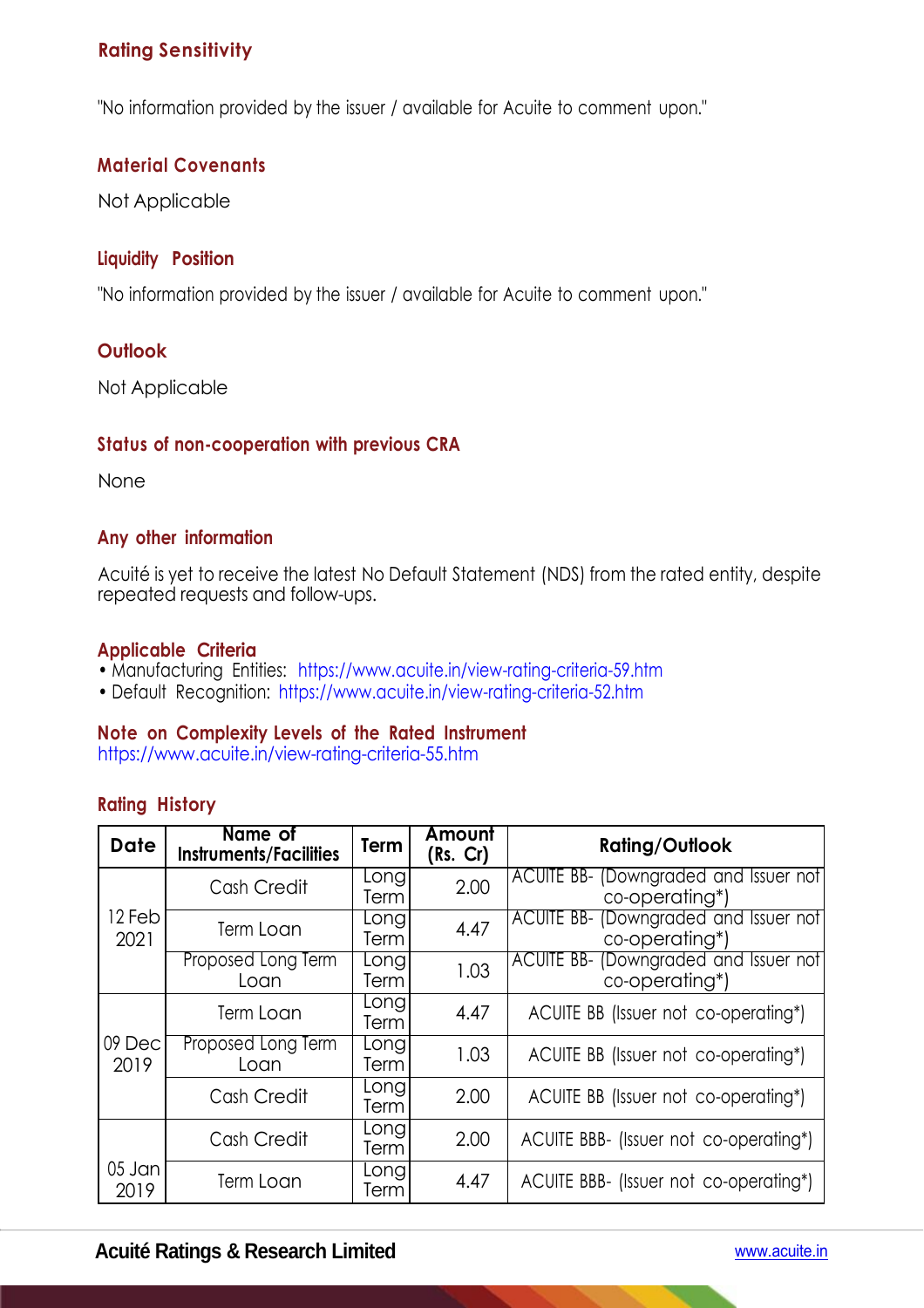|                 | Proposed Long Term<br>Loan | Longl<br>Term             | 1.03 | ACUITE BBB- (Issuer not co-operating*) |  |  |
|-----------------|----------------------------|---------------------------|------|----------------------------------------|--|--|
|                 | Term Loan                  | Longl<br>Term             | 4.47 | ACUITE BBB- (Issuer not co-operating*) |  |  |
| 28 Nov<br>2017  | Cash Credit                | Long<br>Term              | 2.00 | ACUITE BBB- (Issuer not co-operating*) |  |  |
|                 | Proposed Long Term<br>Loan | Longl<br>Term             | 1.03 | ACUITE BBB- (Issuer not co-operating*) |  |  |
|                 | Cash Credit                | Long<br>Term <sup>1</sup> | 2.00 | ACUITE BBB-  <br>Stable (Assigned)     |  |  |
| 24 Augl<br>2016 | Proposed Long Term<br>Loan | Longl<br>Term             | 1.03 | Stable (Assigned)<br>ACUITE BBB-       |  |  |
|                 | Term Loan                  | Long <sub>'</sub><br>Term | 4.47 | ACUITE BBB-  <br>Stable (Assigned)     |  |  |

 $\overline{\phantom{0}}$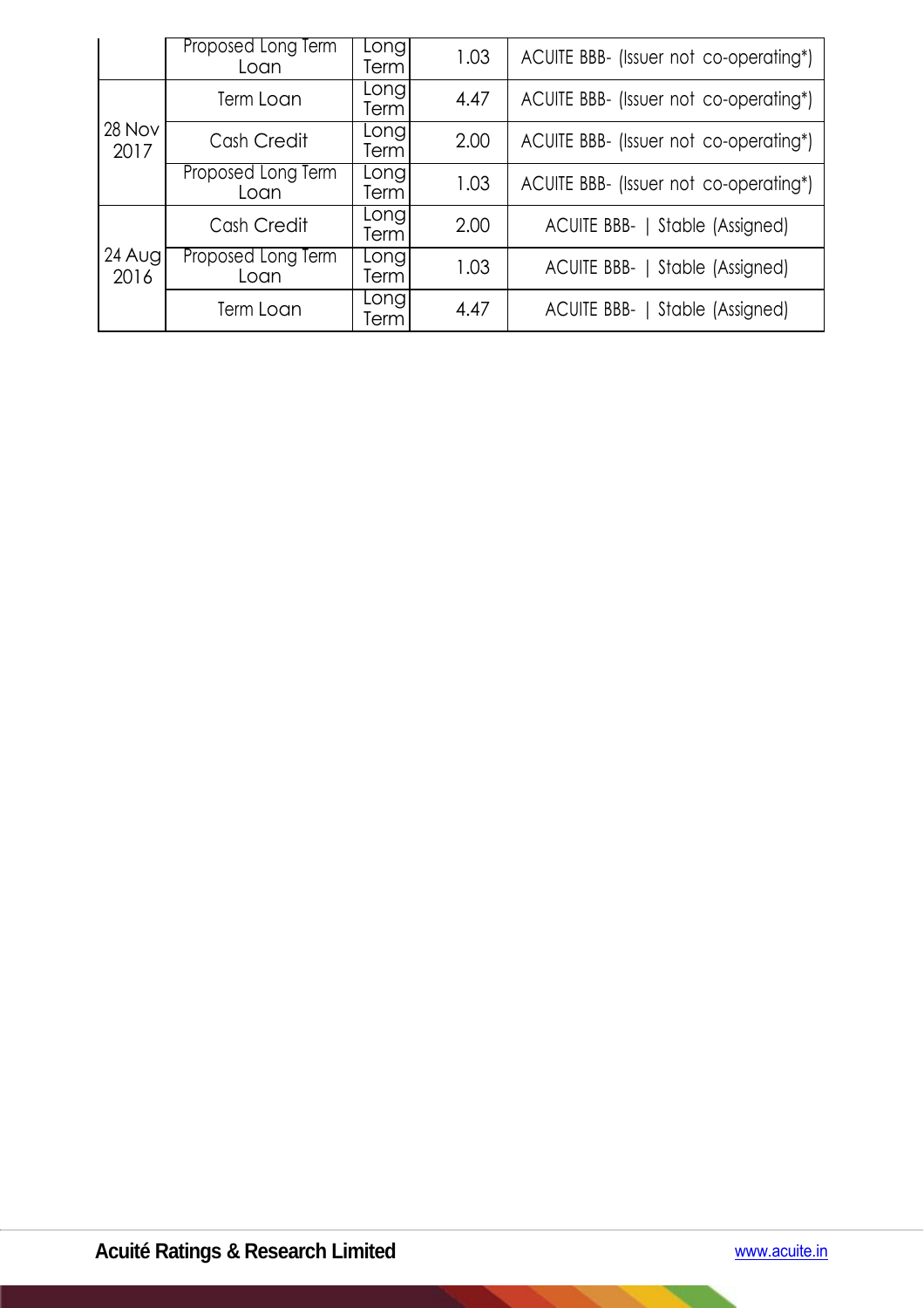# **Annexure - Details of instruments rated**

| Lender's<br><b>Name</b> | <b>ISIN</b>                       | <b>Facilities</b>                                | Date Of<br><b>Issuance</b> | Coupon<br>Rate                                 | Maturity<br><b>Date</b> | Quantum<br>(Rs. Cr.) | Rating                                                                |
|-------------------------|-----------------------------------|--------------------------------------------------|----------------------------|------------------------------------------------|-------------------------|----------------------|-----------------------------------------------------------------------|
| State Bank              | <b>Not</b><br>of India Applicable | Cash<br>Credit                                   | <b>Not</b>                 | <b>Not</b><br>Applicable Applicable Applicable | Not                     | 2.00                 | <b>ACUITE B+</b><br>Downgraded<br>  Issuer not<br>$CO-$<br>operating* |
| <b>Not</b>              | Not<br>Applicable Applicable      | Proposed<br>Long Term<br><b>Bank</b><br>Facility | <b>Not</b>                 | <b>Not</b><br>Applicable Applicable Applicable | Not                     | 1.03                 | <b>ACUITE B+</b><br>Downgraded<br>I Issuer not<br>$CO-$<br>operating* |
| State Bank              | <b>Not</b><br>of India Applicable | Term Loan                                        | <b>Not</b><br>available    | <b>Not</b><br>available                        | Not<br>available        | 4.47                 | <b>ACUITE B+</b><br>Downgraded<br>  Issuer not<br>$CO-$<br>operating* |